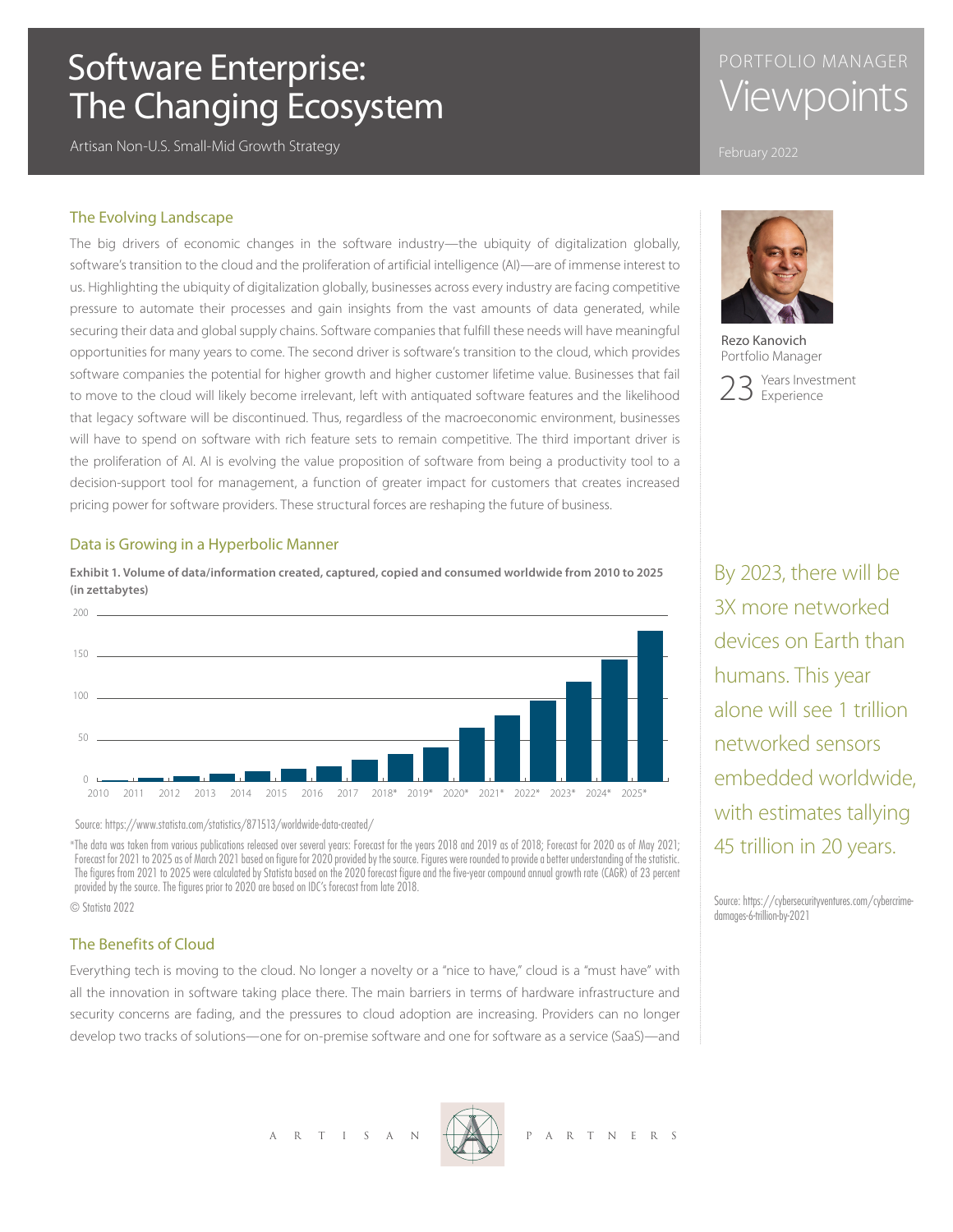timelines for customers to migrate legacy software to the cloud are compressing. Customers must catch up with the latest feature innovations or risk being at a severe competitive disadvantage. Global enterprises and small businesses alike continue to meaningfully grow their proportion of information technology spending on cloud computing. SaaS is forecasted to reach \$307 billion in global market size by 2026.

Cloud models give their customers greater flexibility and have attractive economics to the vendors, such as benefits of scale, attractive profitability profiles, high customer lifetime value and recurring revenues. SaaS solutions versus on-premise software also tend to be better architected products that promote faster feature innovation and a more seamless rollout of updates without the cumbersome process at the individual client level. This, in turn, provides a better customer experience, increasing customers' willingness to pay. Additionally, economics are more favorable for SaaS vendors, as subscription-based models versus license-based models result in recurring revenues with predictability that allow them to better plan for longer-term investments. Lastly, the architecture also makes it easier to develop new products, which leads to more upsell and cross-sell opportunities that increase revenue and profit growth.

**Exhibit 2. Enterprise Software Spending Forecast (Billions of U.S. Dollars)**



Source: https://jasonlk.medium.com/gartner-forecasts-enterprise-software-spending-increases-another-110-billion-in-2022-75e3c43439f5

## The Coming of Age of AI

Big data coupled with the rapid conversion to cloud computing have created the conditions for AI to evolve from being a concept to a reality. Once a tool with limited accessibility, AI's democratization has accelerated its implementation across public and private entities around the world. The ability to act on data-driven insights is fueling innovation across every industry. For example, health care companies are incorporating AI for remote diagnostics and optimized cancer radiation therapies, and financial companies are using AI to better detect fraud.

AI's growing prominence in data analytics also presents exciting opportunities for smaller, more agile enterprise software companies to create disproportional value for their customers, resulting in sustained pricing power for both. Customers' willingness to pay tends to be directly related to the economic value derived from the product, and this economic value is rising. A richer feature set and the promise of cloud-delivered AI via software means businesses can avoid expensive hardware purchases, lower maintenance and overhead costs and perform higher value-added services. In addition, switching from one SaaS solution to another is difficult once a business fully integrates it, creating sticky revenue streams for providers. We thought it would be interesting to present two ways one can group these software companies—those that serve a broad array of industries, and those that specialize in a niche industry or in a subset of industries.

Examples of the former group with large and growing addressable markets, diverse across industries, include NICE, Fortnox and IndiaMART. Israel-based NICE has incorporated AI across its key business segments. Israel-based NICE has incorporated AI across its key business segments. In its customer interaction software, AI is enabling businesses to use real-time predictive insights to better serve customers by directing them to the appropriate representative. In its workforce management solutions, AI is powering NICE's robotic process automation tools and is enabling massive deployment of analytics and management tools that meaningfully enhance productivity. Lastly, NICE has incorporated AI in its financial fraud and compliance platform, Actimize. In aggregate, AI is facilitating NICE's ability to meaningfully broaden the number of seats within its customers' enterprises and to cross-sell high value analytics.

Fortnox is a Sweden-based provider of accounting software for small businesses. The company has also created an ecosystem of products available in an online marketplace for invoicing, inventory, payroll and expense management as well as higher margin financial services, such as real-time credit scoring and insurance brokering. The successful integration of AI has enabled Fortnox to meaningfully grow its customer base, deliver double-digit revenue growth for the past five years and generate healthy cash flows from operations.

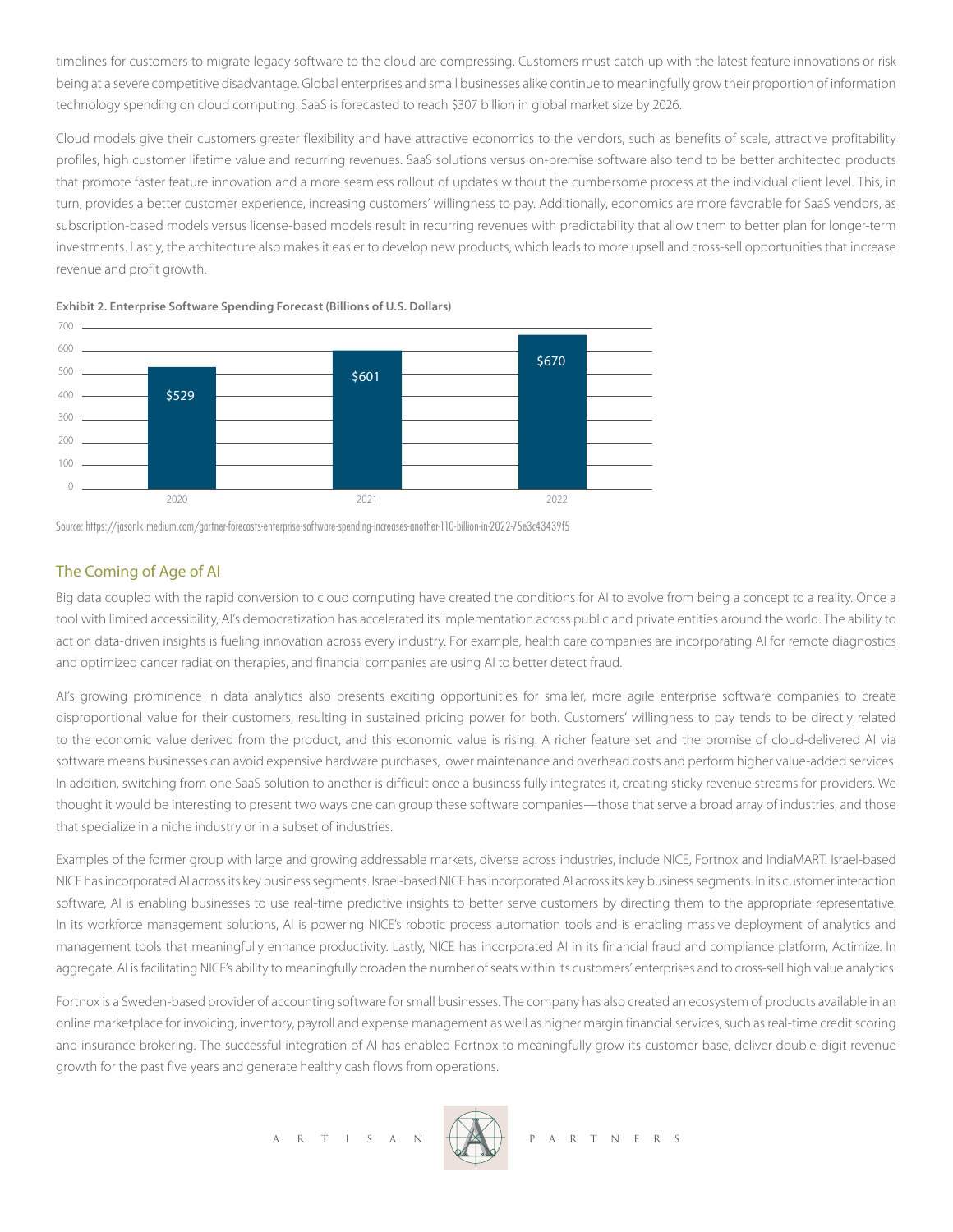India-based IndiaMART enables online business-to business (B2B) transactions in the classifieds marketplace. There is a structural need for digitizing B2B transactions between small suppliers and retailers as digital solutions reduce cost and increase convenience. The pandemic, which hindered merchants from attending in-person trade shows, has accelerated the trend toward online platforms. IndiaMART is a leader in India and has benefited from a network effect; the more users the company has, the more it continues to attract. This provides ample opportunities to use data-driven analytics to cross-sell higher value-added products and services, such as credit and insurance products and mobile-based billing and accounting software.

#### **Exhibit 3. Horizontal and Vertical-Oriented Software Enterprise Companies**

### Companies Targeting Broad Markets

### Companies Targeting Specialized Industries



Accounting Workforce Management



Tech Commercial Real Estate Life Sciences Tech Commercial Leisure/Hotels

If the above are examples of "horizontal" solutions, the following can be thought of as "vertical" solutions. Characteristics of the latter group include specialty in an industry or set of industries, especially in those with a high degree of complexity, deep understanding of individual customer needs, nimbleness, and a high degree of difficulty for product substitution. Being "one to many" allows vertical software companies to aggregate and anonymize data and become the optimal user of the data. Model N and Altus are examples of such companies.

US-based Model N is using AI to optimize customer contracting software for the life sciences and high-tech industries, which have a broad base of sophisticated customers, complex pricing structures and government regulations that differ by geography. AI-enabled tools have proven more effective than humans at crafting optimal discount structures, which result in very high savings for Model N's customers, including many large industry leaders. Model N continues to amass data, and the more data it has, the more it can attract additional companies into its ecosystem. The disproportional value Model N can create supports sustained value creation opportunities for customers and the company alike.

Canada-based Altus develops Argus, the de facto "Bloomberg-like" software solution for the global commercial real estate industry. Argus performs many essential tasks, such as valuation analyses, appraisal management, risk scenario analyses, portfolio management, data consolidation for reporting and document creation. In addition to providing automation tools, the company is using AI to aggregate and analyze vast amounts of real estate transaction data for its customers, making an opaque industry more transparent, and to ingest and analyze non-real estate data, such as pedestrian traffic and volumes per cell phone tower, to highlight real estate values and pricing in interesting ways. A network effect of sorts has emerged, as smaller owners, brokers and financial service providers also want access to the data that nearly every large commercial real estate owner has as customers of Altus. As this industry increasingly digitizes and transitions to the cloud, Altus' ability to monetize its high-value market intelligence meaningfully increases.

## Our Approach to Investing

We seek to be long-term owners in high quality businesses exposed to structural tailwinds that should drive sustainable growth in end markets. We look for well-run, innovative companies with meaningful competitive advantages, structurally high returns on capital, strong balance sheets and the ability to self-finance growth. Wonderful businesses, however, are rarely available at attractive prices, so we look for ways to acquire them in a contrarian fashion in times of adversity or perceived adversity. We aim to double our shareholders' money over five years and identify smaller companies that can become the industry leaders of tomorrow.

The transition occurring in software has created an environment for small companies to succeed. This monumental shift, like all those that have come before it, will create winners and losers. Our investment approach within technology is highly nuanced, focused on company fundamentals and sustainability, and is price disciplined. Regardless of the prevailing risk-on/risk-off environment, technology continuously creates value for its customers. If one creates disproportional value and respects long-term customer relationships, then one should be able to exercise pricing power in a disciplined fashion and be harder to replace. Al's increasing role in data analytics opens the next frontier for enterprise software companies, and we are very excited about how smaller companies can use this to their advantage. Compounding high returns on capital in such businesses, in our view, will serve our investors well over the long term.